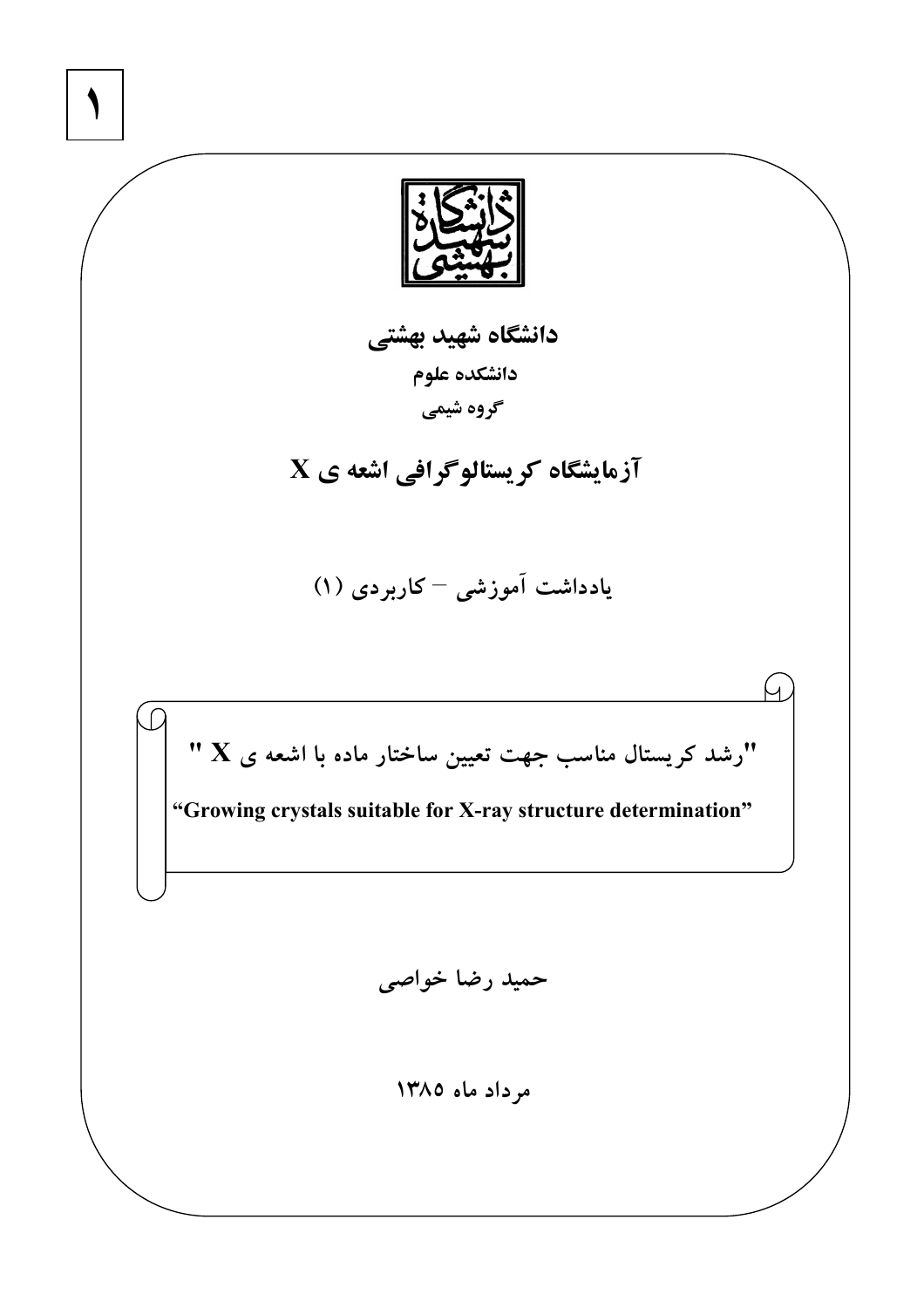هر شیمیستی ضرورت نو بلور کردن ً را به عنوان یک روش خالص سازی میداند . آنچه که کمتر آگاهی از آن موجود است این است که نو بلور کردن یک راه برای تشکیل کریستال های با کیفیت مناسب جهت آزمایش پراش اشعه ایکس است. هدف یادداشت کاربردی حاضر بررسی مختصر راهکارهای متفاوت ولی رایج، جهت حصول تک کریستال های مناسب برای مطالعات پراش اشعه ايكس است.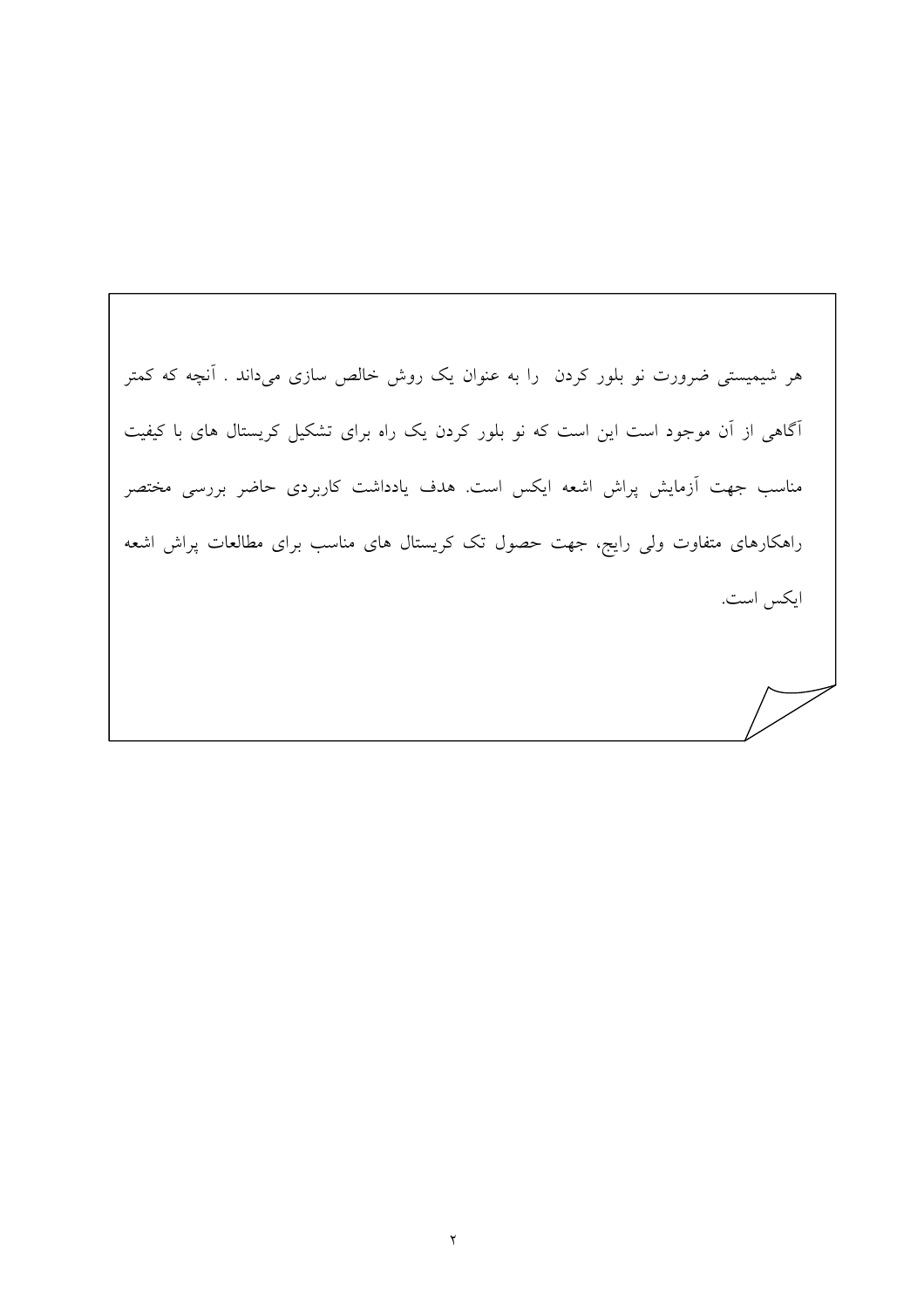۱ – مقدمه ـــــــ

باید دانست که کیفیت اطلاعات جمع آوری شده از یک آزمایش پراش اشعه ایکس به شدت از کیفیت کریستال انتخاب شده تاثیر پذیر است. اثرات خوب نبودن کریستال در جمع آوری اطلاعات، حل ساختار و پالایش تا آن حد مهم است که درانتشار و گزارش چنین ساختارهایی باید تردید کرد. چنانچه تک بلور رشد داده شده از نظر کیفیت مناسب نباشد جمع آوری اطلاعات و حل ساختار نه مشکل که غیر ممکن خواهد بود.

واژه نو بلور کردن دو معنی متفاوت دارد. در سنتز و خالص سازی ترکیبات، هدف بیشینه کردن خلوص و افزایش راندمان است . در این روش، مواد عموماً به سرعت رسوب میکنند که منجر به تشکیل محصول میکرو کریستالی (microcrystalline) و یا بی شکل (amorphous) میگردد که برای مطالعات پراش تک بلور بی ارزشند. برای کارهای پراش سنجی، موضوع اصلی یافتن تعدادی از کریستال های نسبتا ًبزرگ از تک بلورها میباشد. برای تشکیل چنین کریستالهایی عموماً به خلوص بالا نیاز است. از آنجایی که کریستالها باید به آرامی تشکیل گردند، ممکن است جهت رشد آنها از چندین دقیقه تا چندین ماه نیاز باشد که بستگی به نوع سیستم دارد.

هدف از رشد یک کریستال برای آزمایش پراش اشعه X، رشد تک بلور با سایز مناسب و کیفیت مطلوب میباشد. سایز معمول برای یک کریستال بین ۰/۳ تا ۰/٤ میلی متر حداقل در دو بعد از سه بعد است. کریستال های بزرگتر از این اندازه در صورت امکان میتوانند بریده شوند تا به سایز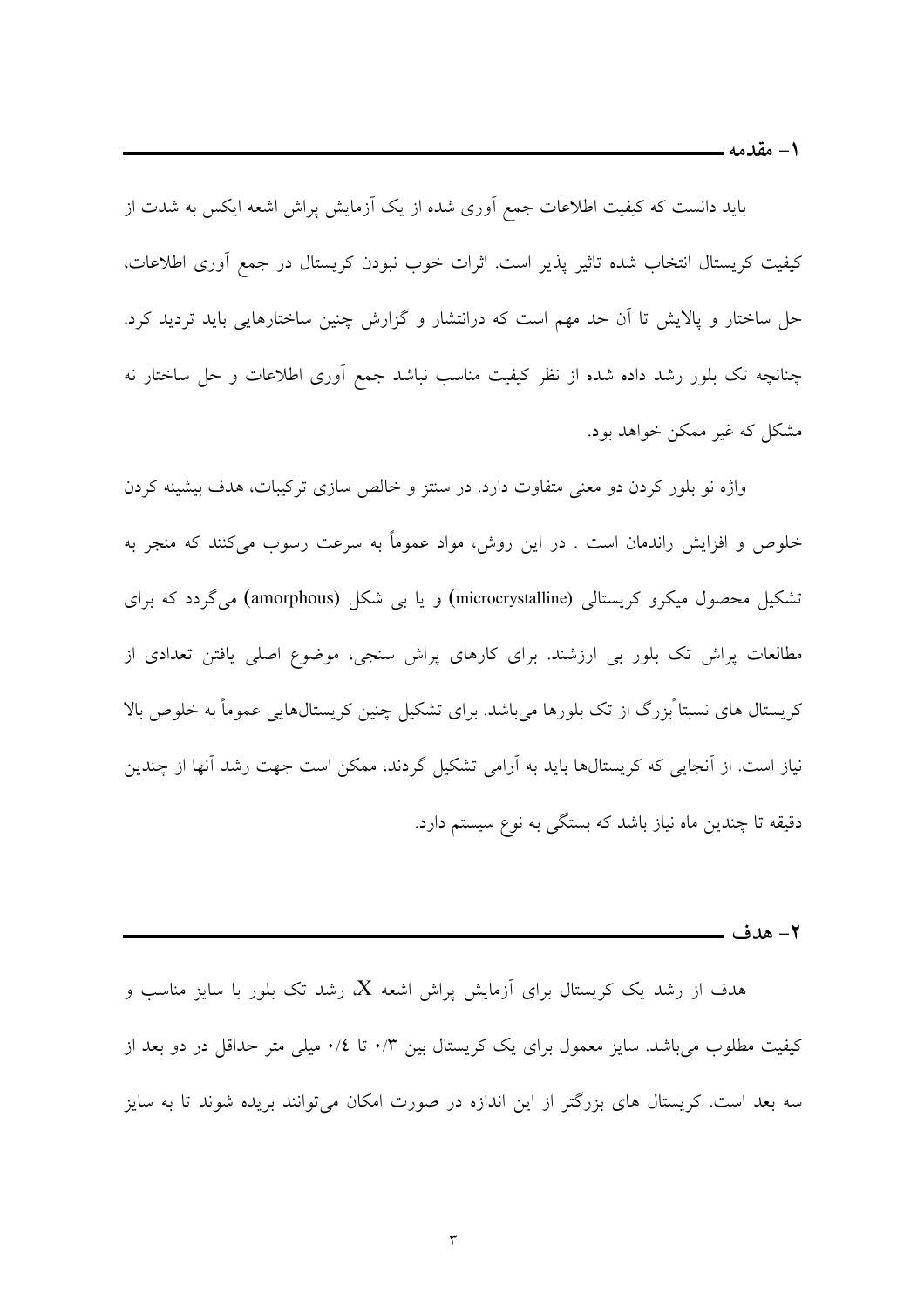مناسب در آیند. البته بسیاری از ساختارهای تعیین شده در گزارش های علمی در فقدان چنین سایزی از کریستال انجام گرفتهاند که البته هر کدام با مشکلات خاص خود همراه بودهاند.

٣- ملاحظات عمومي —

قبل از اینکه رشد کریستال را آغاز نمایید، به بر داشتن و خارج کردن کریستال از درون ظرف پس از رشد فکر کنید. مثلاً بدانید که انتخاب و خارج کردن یک کریستال مناسب از درون بک بالن ۲۵۰ میلی لیتری اگر چه غیر ممکن نیست ولی بسیار سخت و عذاب آور است. ظرف های با دهانه تنگ تر از تنه ظرف هم ايجاد اشكال مي كنند.

## ۳– ۱– محل و وسایل کریستال گیری

الف- محلی را برای رشد کریستال انتخاب میکنید باید مسطح، بدون گرد و غبار و بدون لرزش باشد. از منابع ایجاد کننده لرزش مثل هود و یا پمپ خلا دوری کنید . مکان انتخابی نباید از نظر نور وحرارت متغیر باشد . مثلاً در محلی که روزها نور خورشید بر آن بتابد و شبها تاریک باشد اجتناب كنىد.

ب- محل را کاملا تمیز کنید. سعی نمایید منابع ایجاد کننده آلودگی و گرد و غبار را حذف کنید. به ویژه مواد شیمیایی پودری را از کنار محل دور نمایید.

ج- نزدیک محل مذکور هرگز مواد پودری را توزین نکنید.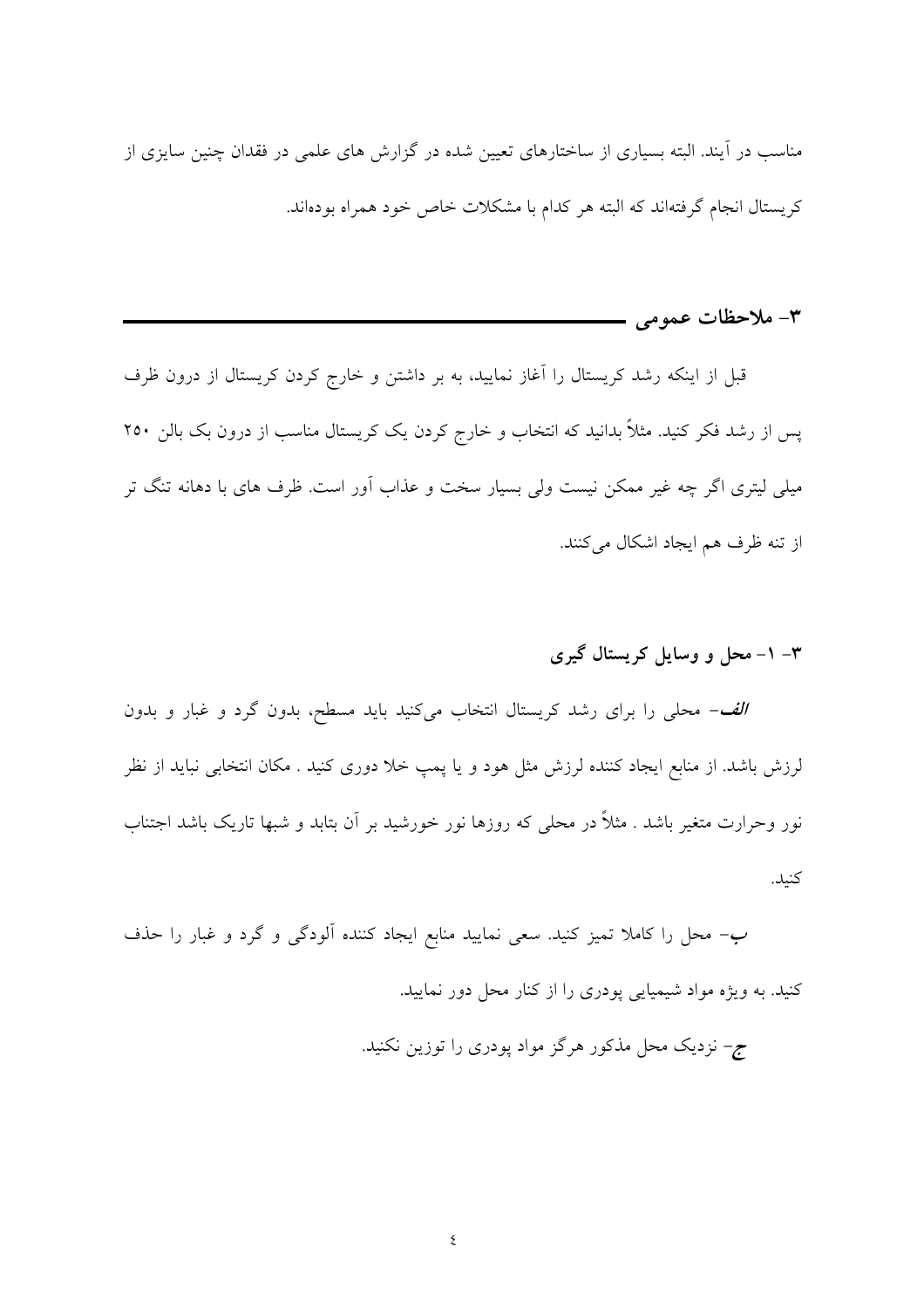د– عموماً بهترین ظرف برای رشد بلور، لولههای ۱۰ میلی لیتری NMR است. یکی از دلایل آن این است که این ظرفها از درون بسیار پولیش شدهاند و لذا محلهای هسته زایی درون آنها بسیار کم است.

ه– تمام ظروف شیشهای مورد استفاده را با دقت تمیز کنید. برای اینکار از محلول صابونی بسیار رقبق استفاده کنید و به شدت شستشودهید.

و– از ظروف شیشه ای کهنه استفاده نکنید.

**ز**– حتماً محلول های تهیه شده و حلال ها را با استفاده از یک لامپ قوی وارسی کنید تا از عدم وجود ذرات معلق درون أنها مطمئن شويد.

ح- ظرف رشد کریستال را در جایی و به صورتی قرار دهید که بدون دست زدن به أن و تکان دادن اّن بتوانید وضعیت محتویات درون اّن و رشد کریستال را ببینید (در صورت تمایل و نیاز).

ط– اگر ظرف را درون یخچال گذاشته اید باید از باز و بسته شدن در یخچال به طور مداوم جلوگیری کنید (از یخچال اختصاصی استفاده کنید!).

> ۳-۲- حلالها و محلولهای رشد کریستال الف- حلالهای مورد استفاده باید با خلوص بسیار بالا تهیه گردند. ب– ظرف نگهداری حلال های مورد استفاده را باید تمیز نگهداشت . ج– ترکیباتی که قرار است رشد داده شوند باید بسیار خالص باشند.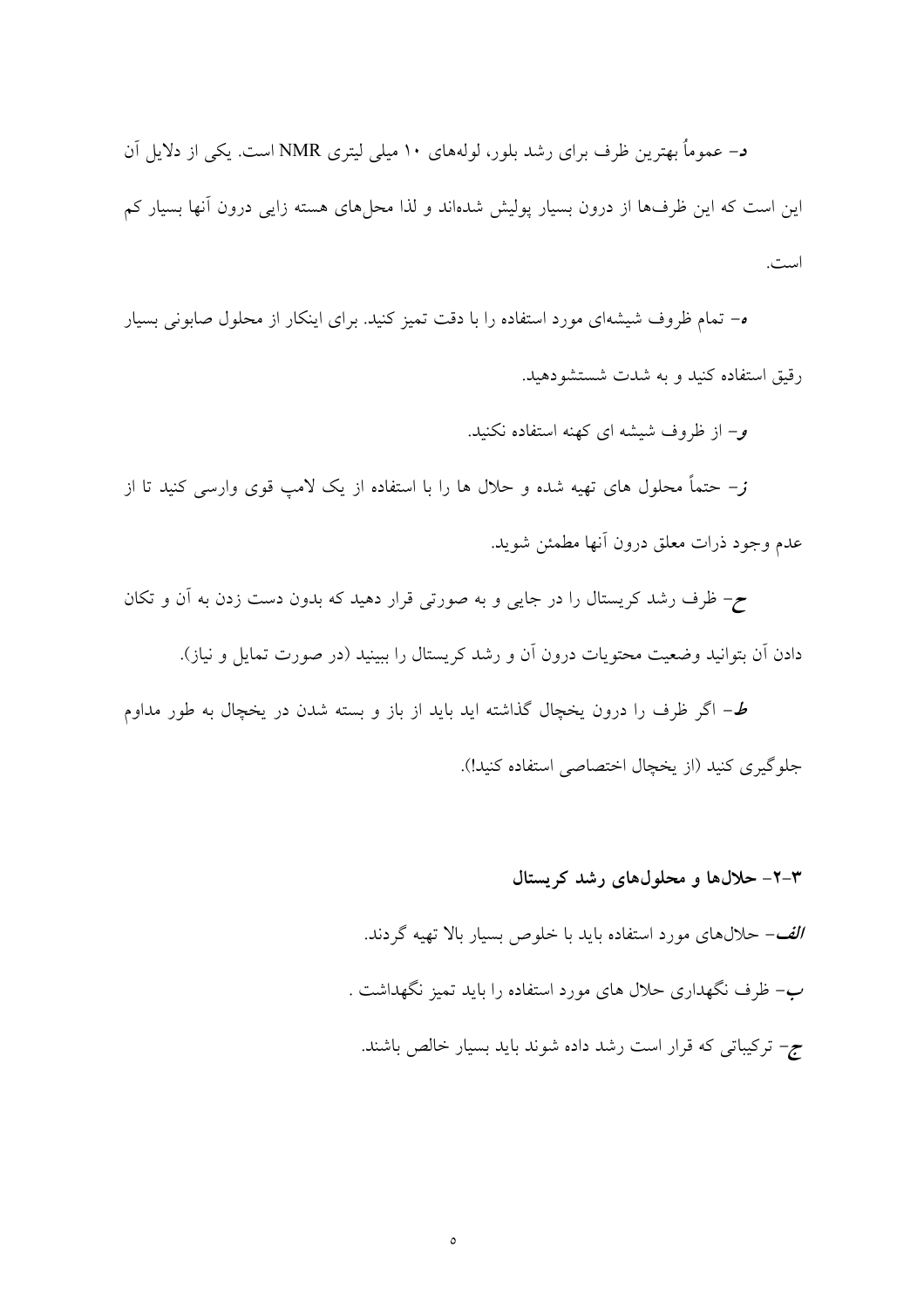تلمکر– کریستالی که از درون یک محلول شامل ناخالصی رشد مییابد دارای این مشکل است که رشد مجدد آن بدلیل تغییر ً شرایط توسط کس دیگری ممکن است به نتایج یکسان نینجامد. آیا شما مایلید اطلاعات حاصل از چنین کریستالی را در مجلات علمی گزارش کنید؟

د- اگر شما در انتخاب یون همراه آزادید، آنی را انتخاب کنید که از نظر سایز در حدود یون اصلی باشد. البته در انتخاب یون همراه دقت کنید چرا که ممکن است با ترکیب اصلی واکنش دهد (مثلاً عموماً از  $\overline{\text{ClO}_4}^{-}$  اجتناب می شود).

ه- در انتخاب نوع حلال دقت كنيد بعضي از حلالها ممكن است با تركيب شما واكنش دهد. مثلاً توسط مس جذب می شود.  ${\rm Cu}^+$  استفاده نمیگردد چرا که یون  ${\rm Cl}^-$  توسط مس جذب می شود.  ${\rm CH_2Cl_2}$ هِ- بسیاری از کریستالها وقتی که ازحلال مادر که در اَن رشد کردهاند بیرون اَورده میشوند، حلال را از دست میدهند. این کریستال ها وقتی بر روی دستگاه قرار داده میشوند هیچ راهی نیست که بتوان فهمید که کریستال اصلی نا مناسب است یا اینکه پراش ضعیف بدلیل از دست دادن حلال است. به همین دلیل اکیداً توصیه میشود که کریستالها را تحت همان حلال مادر برای آنالیز تحویل دهید. این مسئله برای کریستالهایی که در حلال های کلر دار رشد کردهاند مهم تر است.

### ۳–۳– فاکتورهای موثر در رشد کریستال

فاکتورهایی که رشد کریستال را تحت تاثیر قرار میدهند عبارتند از: انحلال پذیری ترکیب در حلال انتخاب شده برای نو بلور سازی، تعداد موقعیتهای هسته زایی، وضعیت مکانیکی سیستم و ز مان.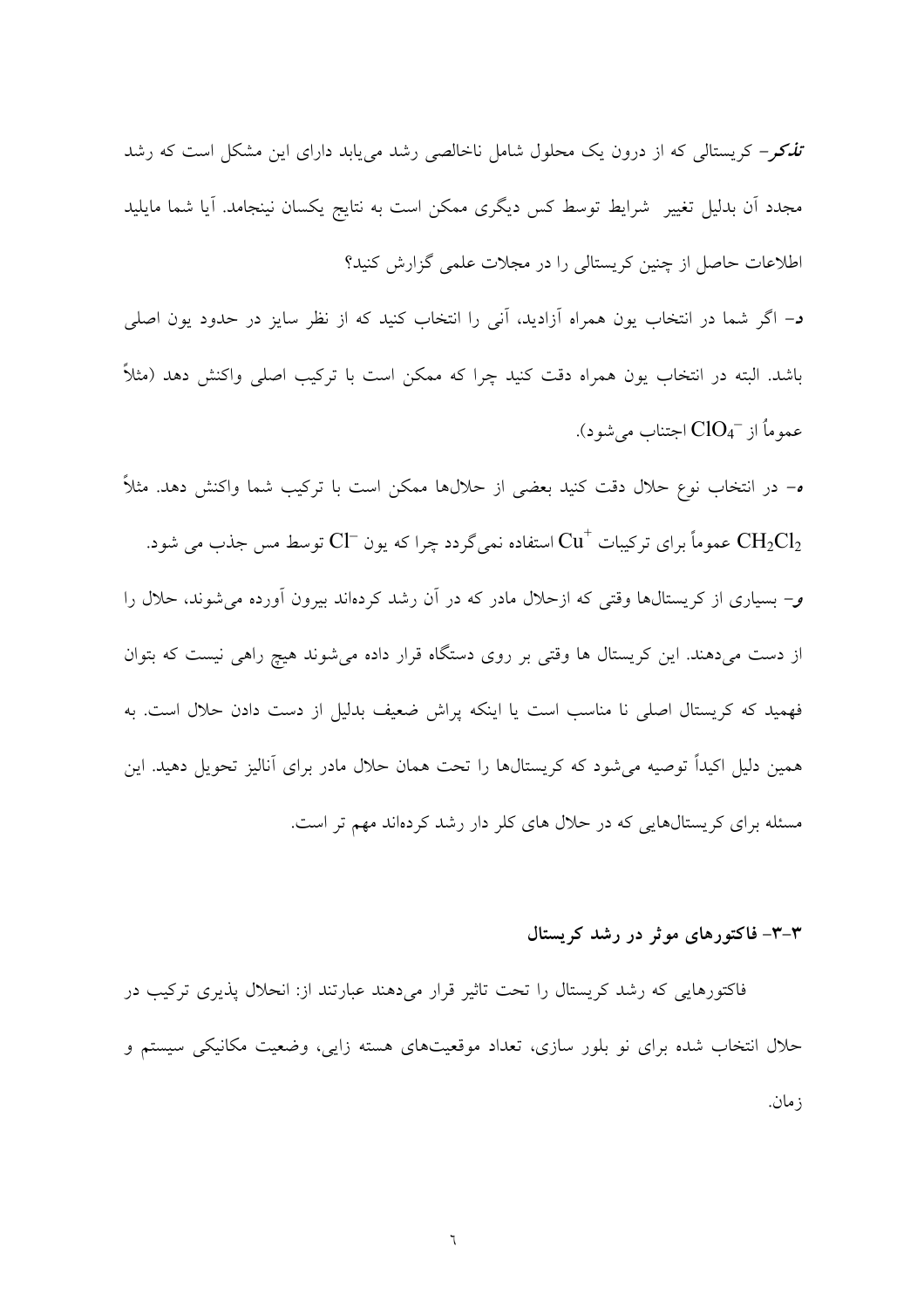ح*لال: وقتی انحلال پذیری حل شونده در حلال بسیار زیاد باشد و به هر میزانی حل گردد عموماً سایز* کر بستال ها کوچک خواهد بود. هسته *زایی:* تعداد مراکز کمتر منجر به رشد بیشتر کریستال ها و بزرگتر شدن سایز هر کدام میگردد. *وضعیت مکانیکی سیستم:* بر هم خوردن مکانیکی زیاد ظرف کریستال گیری منجر به تشکیل کریستالهای با سایز کوچک میگردد. لذا باید برای رشد کریستال کمترین میزان تکان خوردن ظرف را داشت.

<mark>ز*مان:* عموماً کریستالهایی که با شکیبایی بیشتری حاصل میگردند بهترند. البته ذات هر ترکیب نیز در</mark> زمان لازم برای ایجاد کریستال دخالت دارد.

## 

رشد دادن کریستال یک هنر است و عوامل بسیاری در این زمینه دارای اهمیت هستند. مواردی که در ادامه توضیح داده شدهاند روش های رایج در رشد دادن کریستال ها میباشند که به وفور استفاده شدهاند . روشی که از این بین انتخاب میگردد البته به خواص شیمیایی وابسته است. روشهای عمده ر شد کر ستال عبار تند از :

# Slow evaporation ( تبخير آرام )

# Slow cooling ( سرد کردن آرام )

- Variation on slow evaporation and cooling (تغییر در روش های تبخیر آرام و سرد کردن آرام)
	- (Solvent diffusion (layering technique) (نفو ذحلال- تكنيك لايهاى)

## Reactant diffusion ( نفوذ واكنشگر )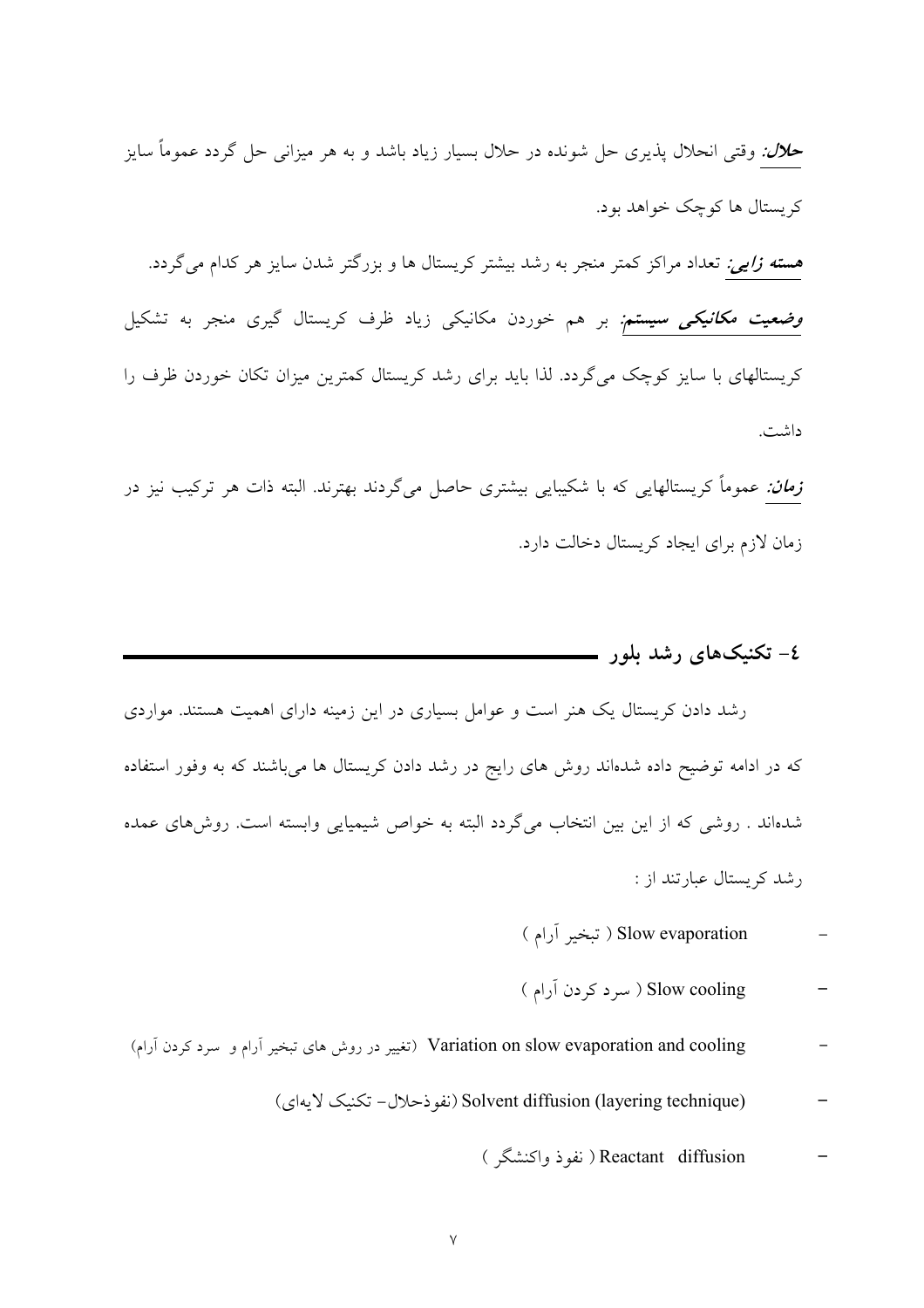| Concentration ( تغليظ )                  |
|------------------------------------------|
| Convection ( همه فت )                    |
| Seed Crystals ( کریستال های دانهای )     |
| Co-crystallants ( کمک کر ستال کننده ها ) |
| Counter ions ( یو نهای همراه )           |
| ( تصعيد ) Sublimation                    |
| Iionization of neutral compounds         |

در ادامه هر کدام از روشهای فوق به اختصار توضیح داده میشود.

# ١-٤- تبخير آرام (Slow evaporation)

این روش سادهترین راه برای رشد کریستال است و بیشتر برای ترکیباتی است که به شرایط محیط آزمایشگاه حساسیتی ندارند. برای استفاده از این روش، یک محلول از ترکیب در یک حلال مناسب تهیه نمایید. محلول باید اشباع یا تقریبا اشباع باشد. این محلول را به یک ظرف شیشهای درب دار رشد کریستال انتقال دهید. درب این ظرف را نباید کاملا محکم کرد به طوری که راه نفوذ داشته باشد. می توان به جای درب از یک ورقه نازک اَلومینیومی که در اَن چند سوراخ ایجاد شده استفاده نمود. این روش وقتی بهترین روش است که مقادیر کافی از ماده برای درست کردن یک محلول اشباع حداقل چند میلی لیتری در دسترس باشد. رها کردن مجموعه برای مدتی منجر به رشد کریستال خواهد شد.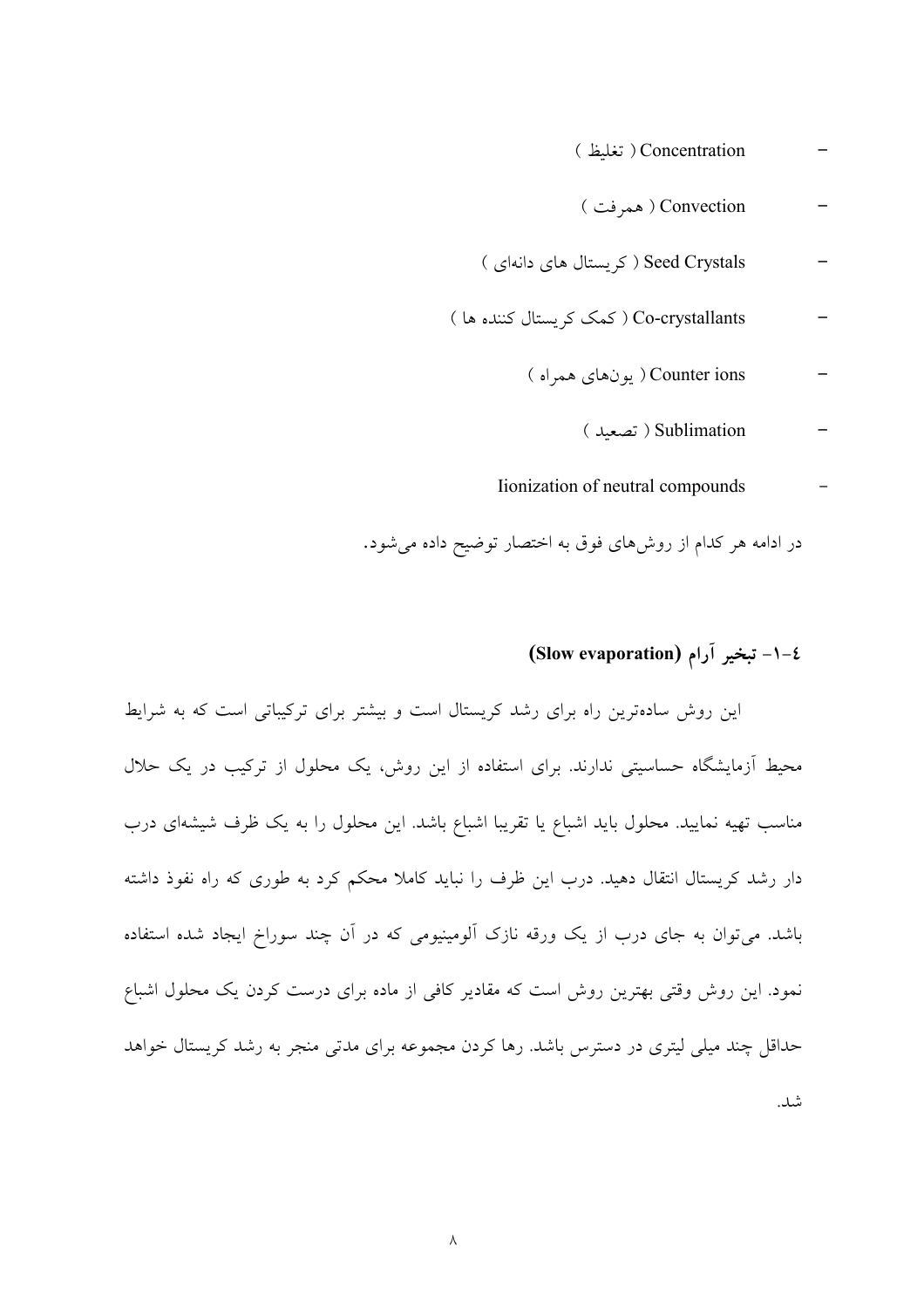## ٤-٢- سرد كردن آرام (Slow cooling)

این روش برای سیستمهای حلال- حل شوندهای خوب است که از انحلال پذیری متوسطی برخوردارند و نقطهی جوش حلال کمتر از ۱۰۰°C است. برای استفاده از این روش، یک محلول اشباع از ترکیب را در حالیکه حلال تا حد نقطهی جوشش داغ شده تهیه نمایید. این محلول را به یک لوله آزمایش تمیز در دار انتقال دهید. این مجموعه را درون یک فلاسک دوار که شامل آب تقریبا  $^\circ\text{C}$ ۹۸° است وارد کنید. سطح آب درون دوار باید در حدی باشد که از سطح حلال درون لولهی آزمایش بالاتر باشد ولی از ارتفاع لولهی آزمایش کمتر باشد. درب فلاسک دوار را ببندید و برای مدتی رها کنید.





شکل(۱) رشد کریستال با سرد کردن کنترل شده

راه ساده تری که برای استفاده از روش سرد کردن آرام وجود دارد این است که یک محلول فوق اشباع با استفاده از یک هات پلیت ایجاد کنید . وقتی که این محلول ایجاد شد آن را از روی هات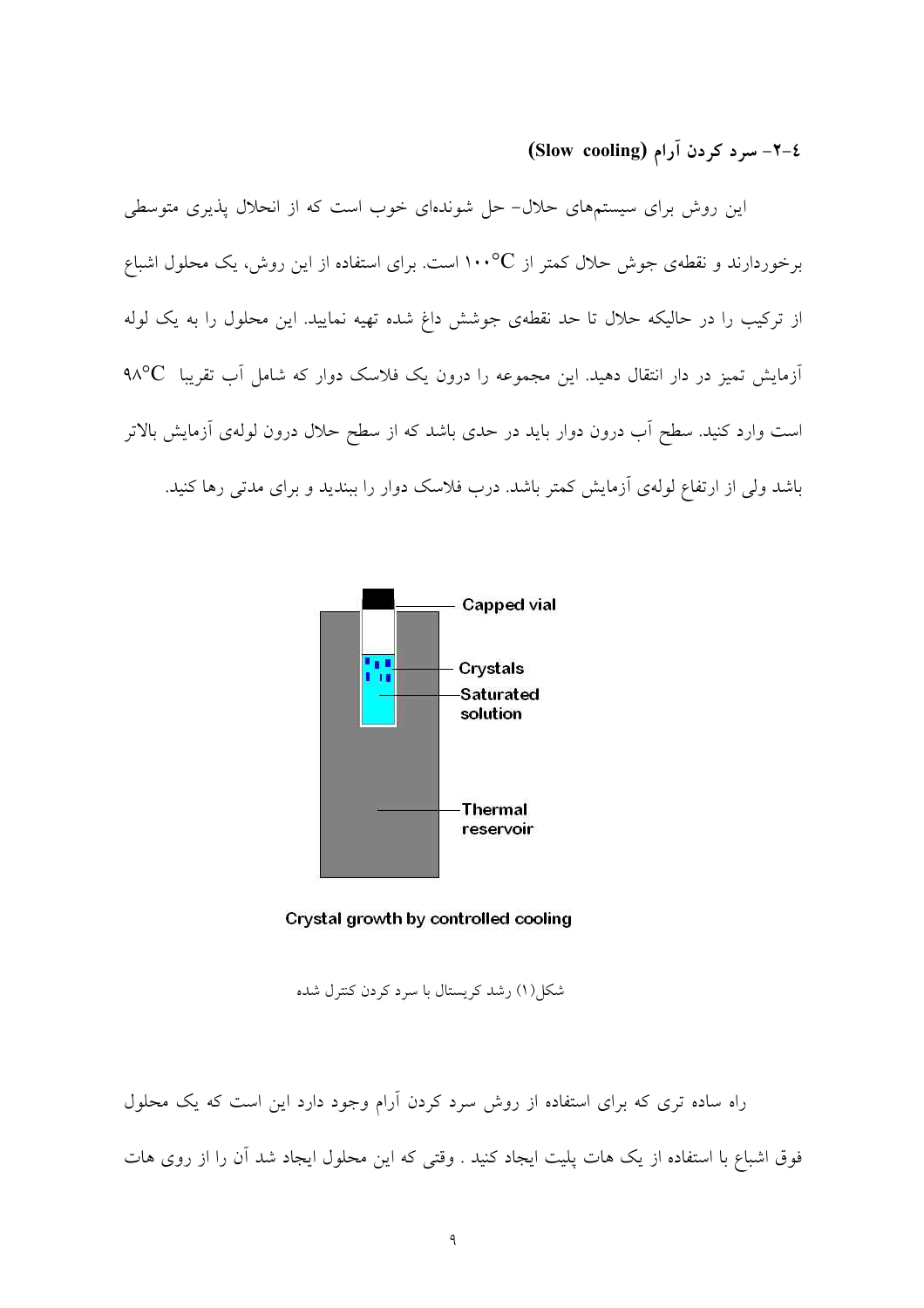پلیت بر ندارید و بر عکس هات پلیت را خاموش کنید و اجازه دهید که محلول و هات پلیت همزمان و با هم سرد شوند. این روش باعث ایجاد کریستال میگردد. با حرارت دادن مجدد محلول شما می توانید مجدداً کر بستالها – ولي نه همه آنها – را حل کنيد. سرد کردن مجدد آنها – با خاموش کردن هات پليت و بدون بر داشتن محلول اشباع– منجر به ایجاد کریستال های بهتری خواهد شد و البته بزرگتر. نکته دیگر اینکه این سرد کردن آرام میتواند با قرار دادن یک محلول اشباع تهیه شده در محیط سرد مثل يخچال يا فريزر انجام گردد.

٤–٣- تغييردرروش هاى تبخير آرام و سرد كردن آرام (Variations on slow evaporation ad cooling) چنانچه دو روش فوق، تبخیر آرام و سرد کردن آرام، برای ایجاد کریستالهای مناسب مفید نبود، می توان تکنیکهای فوق را برای حلال های دو جزیی و حتی سه جزیی تعمیم داد. نوع حلال و نسبت به کار رفته از آنها مستلزم تلاش ها و انتخابهای متفاوت از جانب شما است.

(Vapor diffusion) خـ٤- نفوذ بخار (

این روش برای زمانی که فقط چند میلی گرم از ماده در دسترس است مناسب میباشد. یک محلول از ماده در حلالی مناسب تهیه کنید و درون یک لوله آزمایش بریزید . حلال دوم را درون یک بشر ریخته و لوله اَزمایش شامل حلال اول را درون بشر بگذارید و در بشر را محکم ببندید. البته درب لوله أزمايش را بايد با يک ورقه الومينيومي يا پارا فيلم بست و درون اَن حفرههايي ايجاد نمود. حلال دوم را باید طوری انتخاب کرد که در حلال اول کم محلول باشد. نفوذ آرام حلال دوم به درون لوله آزمایش و حلال اول منجر به تشکیل کریستال های مناسب میگردد. برای کند کردن تشکیل کریستالها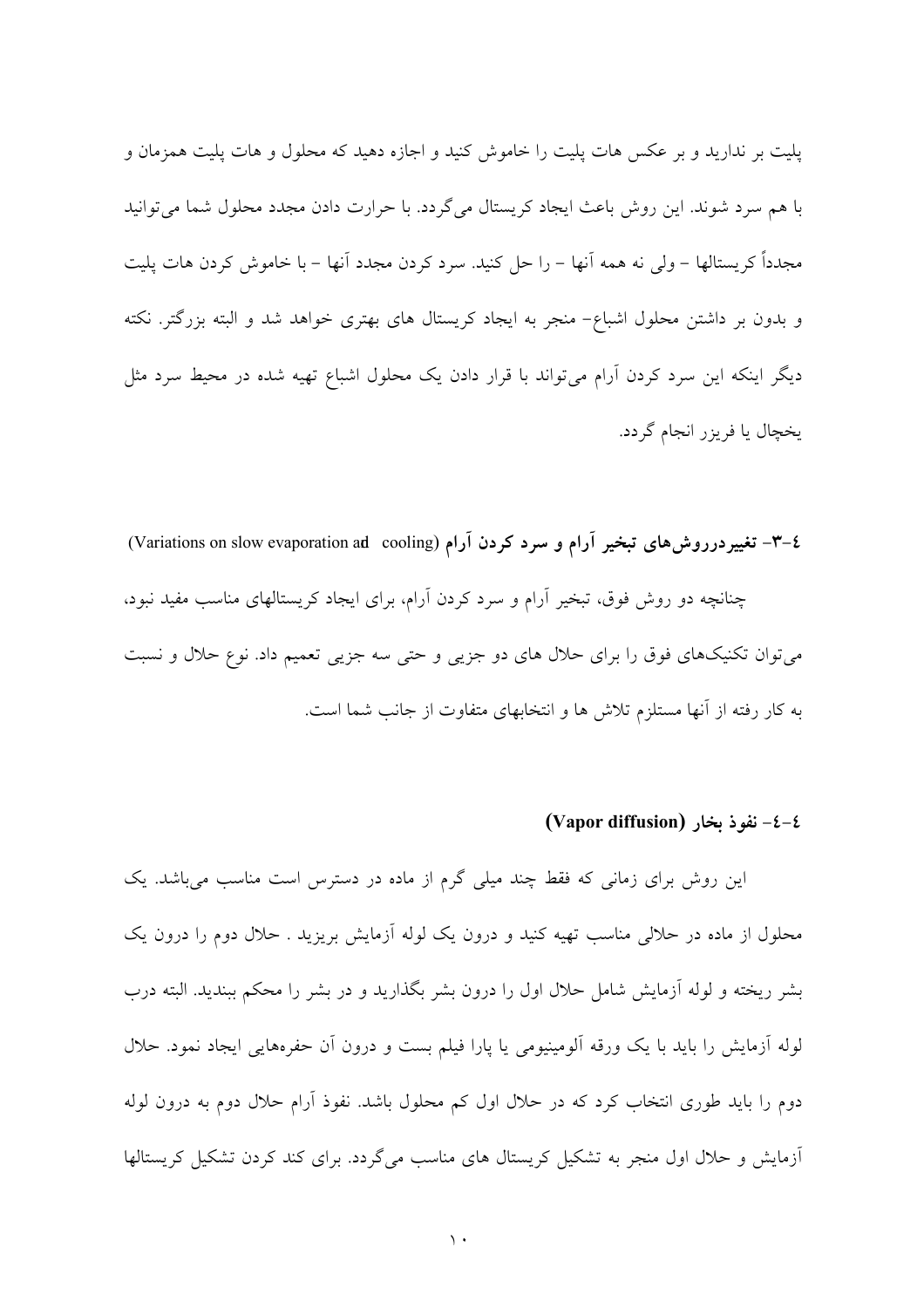می توان کل مجموعه را درون یخچال قرار داد. با توجه به گزارشات علمی زوج حلالهای زیر بسیار

 $CH_2Cl_2$  / ether orpentane toluene / ether or pentane  $CHCl<sub>3</sub>$  / n-heptane THF / ether or pentane water / methanol

در استفاده از این روش که بعضاً تقطیر ایزوترمال (isothermal distillation) هم نامیده

میشود، می توان به جای لوله آزمایش از لوله ۱۰ میلی لیتری NMR - مخصوصاً وقتی مقدار کم باشد– سود برد. در این صورت حجم حلال دوم را – ظرف دوم را کوچکتر و باریکتر انتخاب کنید– تقریباً ٥

برابر حجم حلال اول انتخاب كنيد.

مفيد بو دهاند:



شکل ۲– رشد حلال به روش نفوذ بخار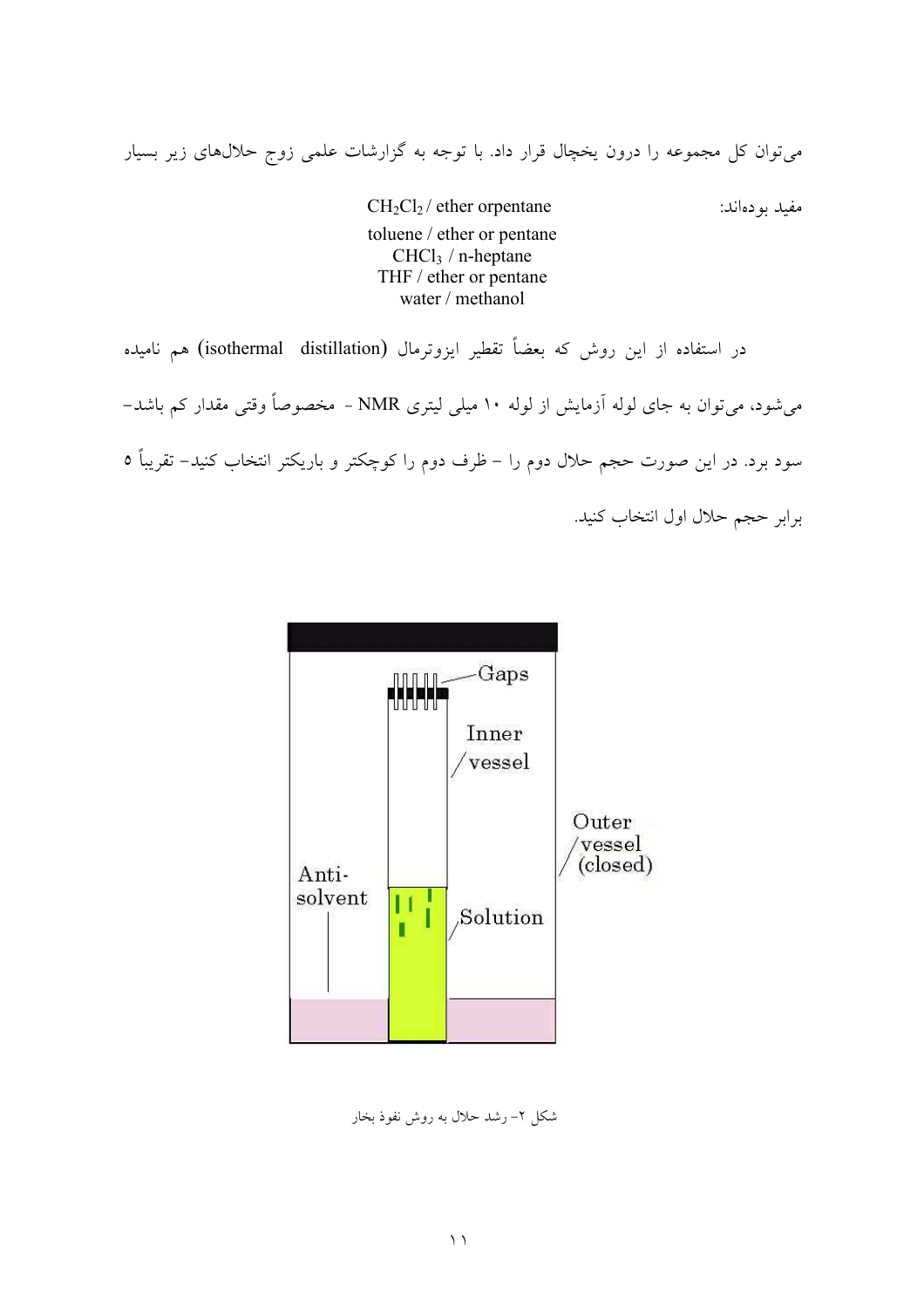(Solvent diffusion) خفوذ حلال (

این روش وقتی که مقدار ماده کم است – در حد میلی گرم – و حساسیتی به شرایط آزمایشگاهی (هوا و رطوبت) وجود ندارد مفید است. حل شونده را درحلال اول حل نموده و به یک لوله اَزمایش انتقال دهید و به اَرامی حلال دوم را به لوله اضافه نمایید طوری که با حلال اول یک سیستم دو فازی تشکیل دهد. این کار وقتی انجام پذیر است که اولاً دانسیته حلال دوم از حلال اول کمتر باشد و ثانیاً در اضافه کردن حلال دوم بسیار دقت شود. تجربه نشان داده است که بهتر است حلال دوم با استفاده از یک سرنگ و آرام و آرام از طریق دیواره لوله افزوده گردد. اگر دیواره لوله باریکتر باشد ایجاد لایه جدا کننده دو حلال راحت تر صورت می گیرد.

لوله های NMR برای این منظور بسیار مناسبند. زوج حلال های متفاوتی را می توان انتخاب نمود ولی زوج حلال CH2Cl2 / Et2O ، یکی از بهترین ها است البته اگر ماده در دی اتیل اتر محلول نىاشد.



شکل ۳- رشد کریستال توسط نفوذ حلال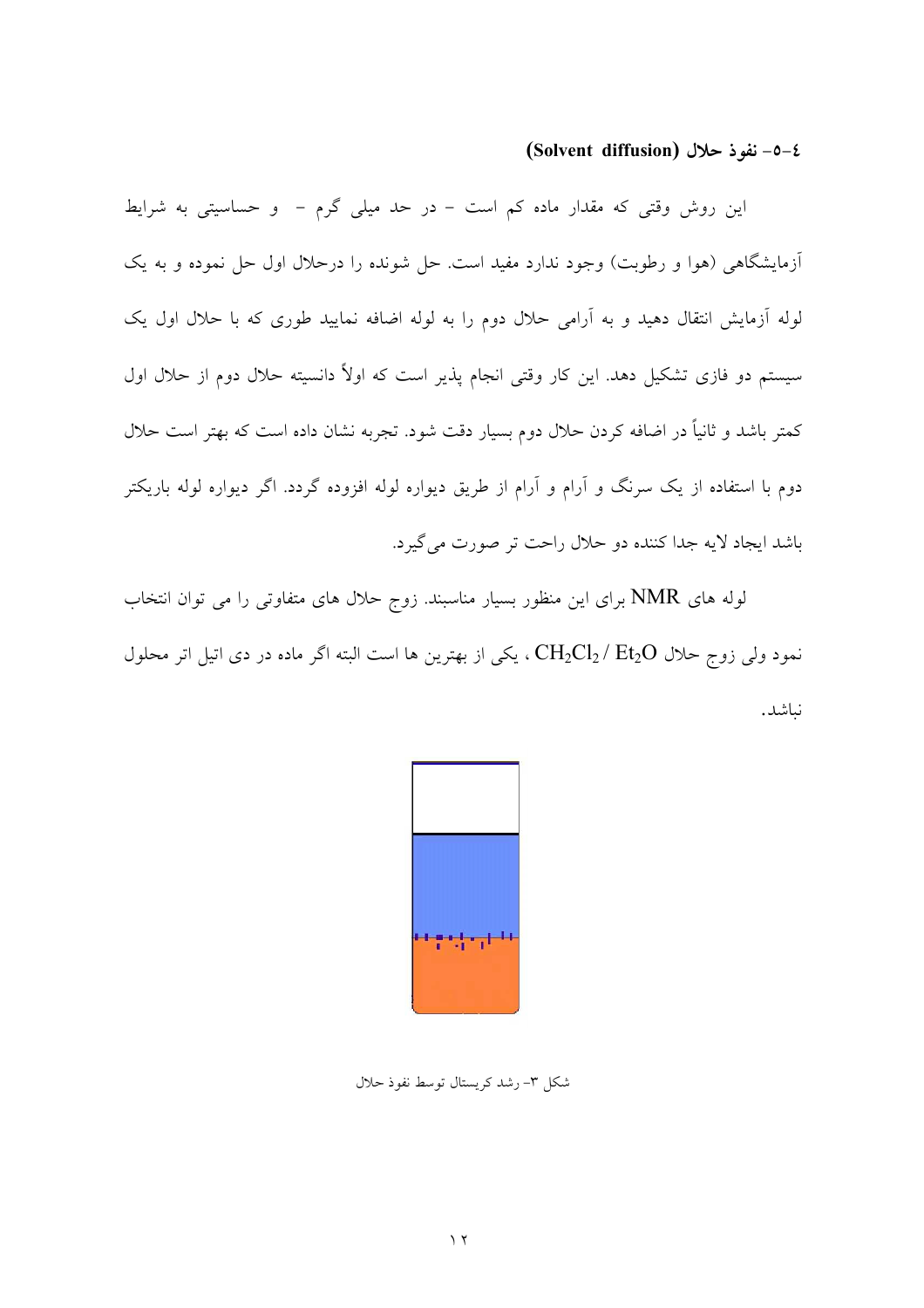## ٤- ٦- نفوذ واكنشگر ها (Reactant diffusion)

بعضاً این امکان وجود دارد که سنتز و رشد کریستالها همزمان صورت گیرد. در حالت ایده آل کر پستال ها په آرامي پس از اختلاط مواد اوليه حاصل مي گردند ولي سرعت انجام واکنش بعضاً زياد است و لذا کریستال ها ریز و با کیفیت نا مطلوب تشکیل می شوند. اگر سرعت واکنش بتواند با افزایش آرام واکنشگر دوم کنترل گردد، انجام آن یک راه مناسب به شمار میرود. در غیر این صورت در استفاده از این روش، باید از یک کنترل کننده سرعت و یک سد نیمه تراوا بین دو واکنشگر استفاده نمود – مثل غشا، سینتر و یا یک مایع خنثی بین دو واکنشگر مثل نوژل– یا اینکه بر روی واکنشگر اول که در ته لوله قرار گرفته است یک حلال اضافه کرد به طوری که دو واکنشگر به آرامی در آن انحلال پذیر باشند. سیس بر این حلال واکنشگر دوم را اضافه نمود.

#### V-٤- تغليظ (Concentration)

اگر حجم یک محلول کاهش یابد – مثلاً با تبخیر حلال– غلظت آن افزایش یافته و کریستال اَّرام اّرام رشد میکنند. وقتی که از حلال های چند جزی<sub>ی</sub> استفاده شود با تبخیر حلال سبکتر مجموعه حلال باقیمانده سنگین تر شده و انحلال پذیری حل شونده کم می گردد. سرعت تبخیر میتواند به روشهای مختلفی کنترل شود مثلاً با کم کردن حرارت یا تنگ کردن راه خروجی ظرف.

#### $(Convection)$  همرفت – ۸ – ۱

یکی از راههای تلاش برای رشد کریستال توسط روش همرفت، ایجاد یک گرادیان گرمایی در ظرف رشد کریستال است. ایده ای که در پشت این روش نهفته است این است که محلول در بخش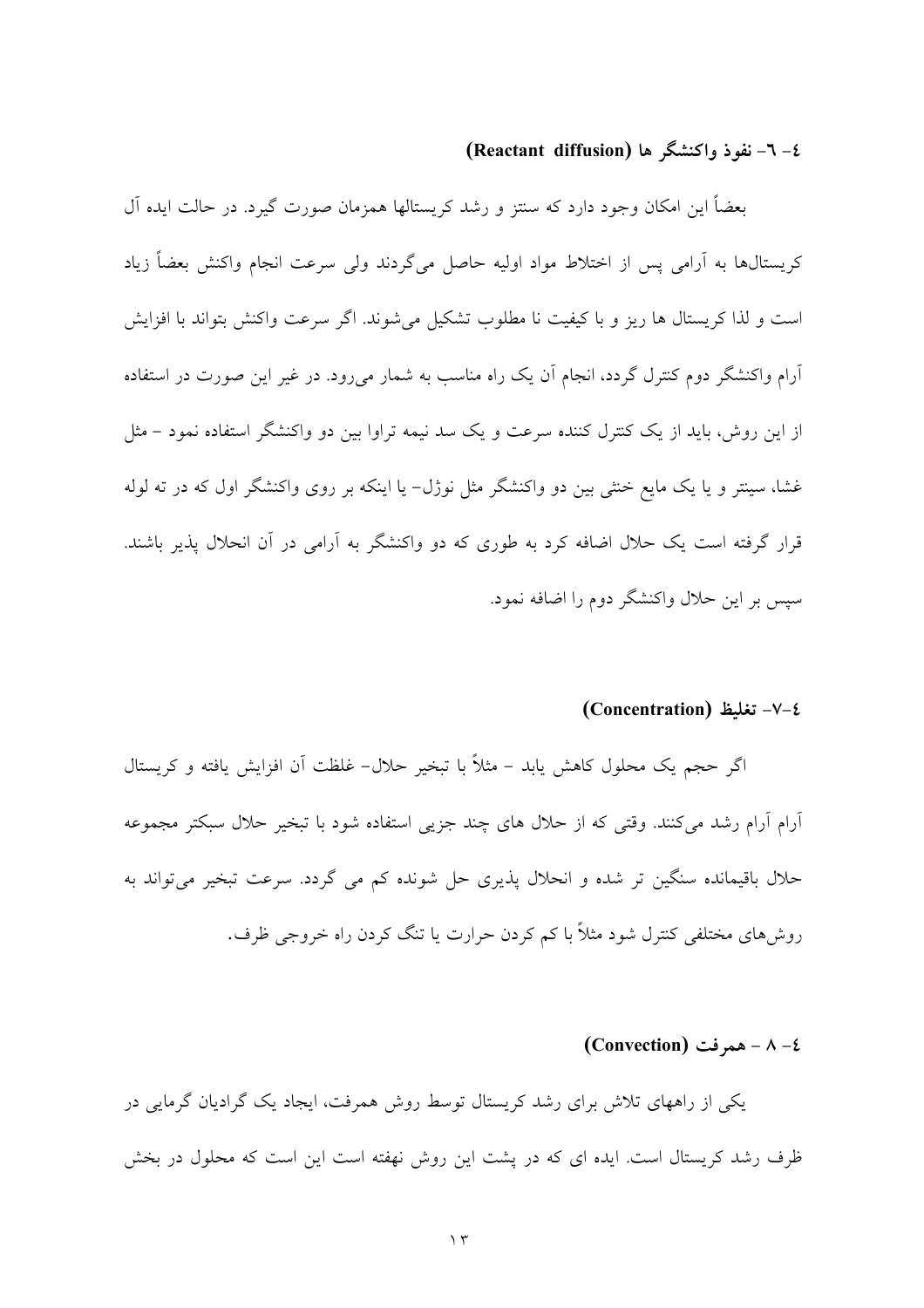گرم شده اشباع می گردد و سپس به ناحیه سردتر انتقال می پابد، جایی که هسته زایی و رشد کریستال اتفاق می افتد . برای ایجاد جریان همرفت یا باید عمل گرم کردن منطقه ای را انجام داد یا سرد کردن منطقهای. میزان شدت جریان همرفت تابعی از گرادیان گرمایی در طول ظرف است. قابل توجه است که اگر گرادیان گرمایی بسیار بزرگ باشد یا همرفت بسیار سریع باشد رشد کریستال اتفاق نمی|فتد. در شکل ٤ یک وسیله طراحی شده برای ایجاد همرفت نمایش داده شده است.



شکل ٤ - وسیلهای برای رشد کریستال توسط روش همرفت

راه ساده تر دیگری که برای روش همرفت وجود دارد به این صورت است. ٤ میلی لیتر محلول از ترکیب مورد نظر تھیه کنید به طوری که ماده مورد نظر در حلال انتخابی کم محلول باشد. طوری به این محلول ماده مورد نظر را مجدداً اضافه کنید که مقداری از ماده حل نشده باقی بماند. کل مجموعه– محلول و ماده باقیمانده ته ظرف- را به درون یک لوله NMR پنج میلی لیتری منتقل کنید و آن را درون يک لوله سانتريفوژ قرار دهيد. البته درب لوله NMR را حتماً بايد کاملاً ببنديد. لوله را سانتريفوژ کنيد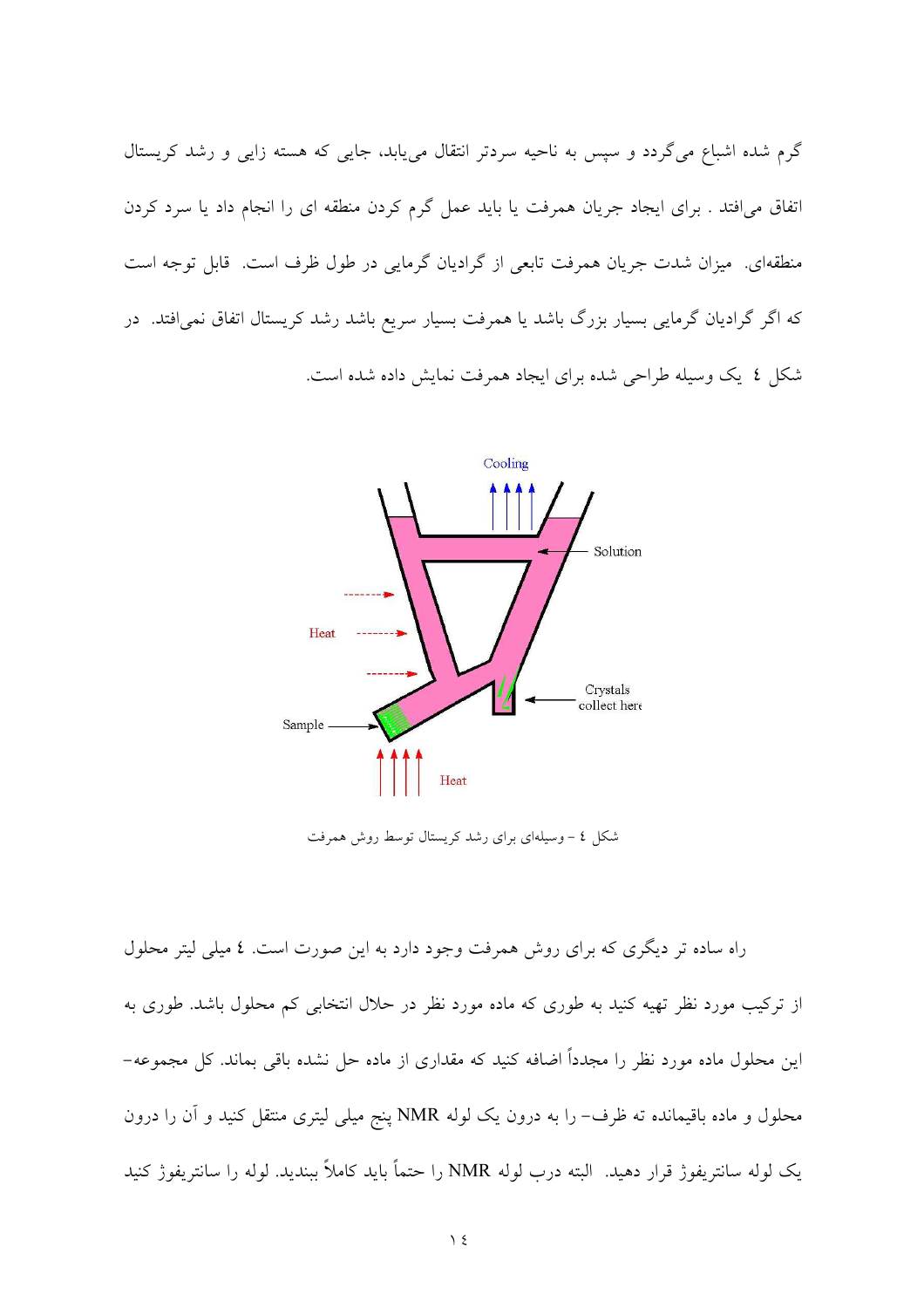تا مطمئن شوید که همه ماده حل نشده در ته لوله جمع شده است. از سوی دیگر یک ظرف شیشهای حاوی روغن را بر روی یک هات پلیت قرار دهید. یک سنجاق کاغذ را درون روغن بیندازید تا برای هم زدن روغن مورد استفاده قرار گیرد. لوله NMR محتوی ماده را طوری درون روغن قرار دهید که تقریباً ٣/٤ آن درون روغن باشد و با سطح روغن زاویه تقریباً ٤٥ درجه داشته باشد. به آرامی درجه حرارت روغن را بالا ببريد در حالي كه روغن را به هم مي زنيد. البته درجه حرارت را زياد نبايد بالا برد. گرادیان حرارتی بین انتهای سرد لوله و گرم لوله نباید زیاد باشد. در این حالت کریستالها در بخش بالایی و سرد لوله تشکیل خواهند شد.

£-۹- کریستالهای دانهای (Seed crystals)

بعضی مواقع کریستاله کردن ترکیب، کریستال هایی را میدهد که اگر چه از نظر کیفیت بسیار خوب هستند ولی جهت آنالیز ساختار بسیار کوچک هستند و سایز مناسبی ندارند . تعدادی از این کریستالهای کوچک میتوانند به عنوان یک دانه برای رشد کریستالها در یک محلول اشباع گرم از ترکیب عمل کنند. لذا اینها را می توان در یک محلول گرم و اشباع از ترکیب اصلی قرار داد و اجازه داد کل مجموعه سرد شود. البته باید ظرفی که برای اینکار انتخاب می شود بسیار تمیز باشد.

#### ٤-١٠- کمک کریستاله کنندهها (Co-crystallants)

چنانچه کریستال مناسبی را با استفاده از روش های قبلی نتوانستید رشد دهید میتوانید استفاده از کمک کریستاله کنندهها را نیز تست کنید. در گزارشات علمی از پیکرات و همین طور از تری فنیل فسفین اکساید برای کریستاله کردن ترکیبات آلی که دهنده پروتون هستند استفاده شده است. البته این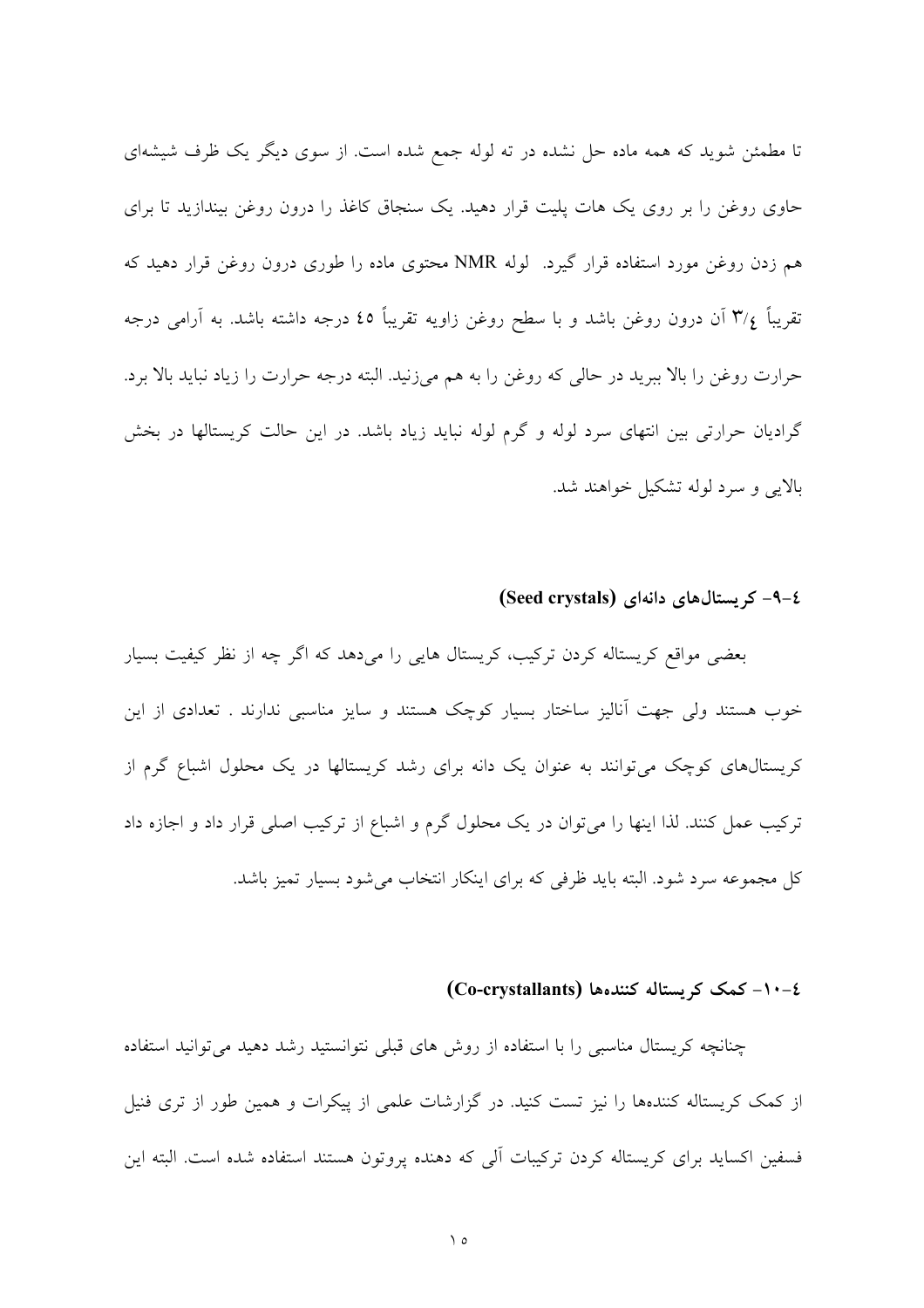روش برای همه ترکیبات قابل استفاده نیست ولی برای ترکیباتی که از این روش کریستاله شدهاند نتایج بسیار جالب و اعجاب انگیز بوده است. به طور کلی با استفاده از این مواد بهتر است روش تبخیر آرام را په کار پرد اگر چه سایر روش های کریستال گیری نیز یا کمک این مواد قابل تست کردن هستند.

٤-١١- يو نهاي همراه (Counter Ions)

چنانچه ترکیب شما یونی است و با استفاده از روشهای قبلی موفق به رشد کریستال مناسب نشدهاید، با استفاده از یک واکنش متاتز یون همراه را عوض کنید. یونهایی با سایز مشابه بهتر در حالت جامد متراکم می شوند و کریستالهای بهتری میدهند. علاوه بر آن ممکن است با این کاربتوان خواص فیزیکی متفاوتی به ترکیب بخشید. وقتی که یونهای همراه انتخاب میکنید از یونهایی که گروههای غیر سخت و قابل انعطاف دارند <sup>—</sup> نظیر تترا بوتیل اَمونیم <sup>—</sup> پرهیز کنید. یونهایی انتخاب کنید که انعطاف يذيري كمي دارند.

#### (Sublimation) تصعید (Sublimation)

آرایش وسایل برای استفاده از این روش ساده بوده و در شکل ۵ نمایش داده شده است. ماده درون یک ظرف بسته با لوله جانبی متصل به پمپ خلا ریخته میشود . در صورت نیاز میتوان بخشی از لوله که ماده درون أن قرار دارد را توسط یک ظرف روغن حرارت داد. البته حرارت هرچه کمتر باشد منجر به رشد بهتر و با کیفیت تر کریستال ها میگردد. لوله درونی این لوله باید به سیستم سرد کننده متصل باشد. جدار خارجي اين لوله مطابق شكل محل رشد كريستال ها خواهد بود.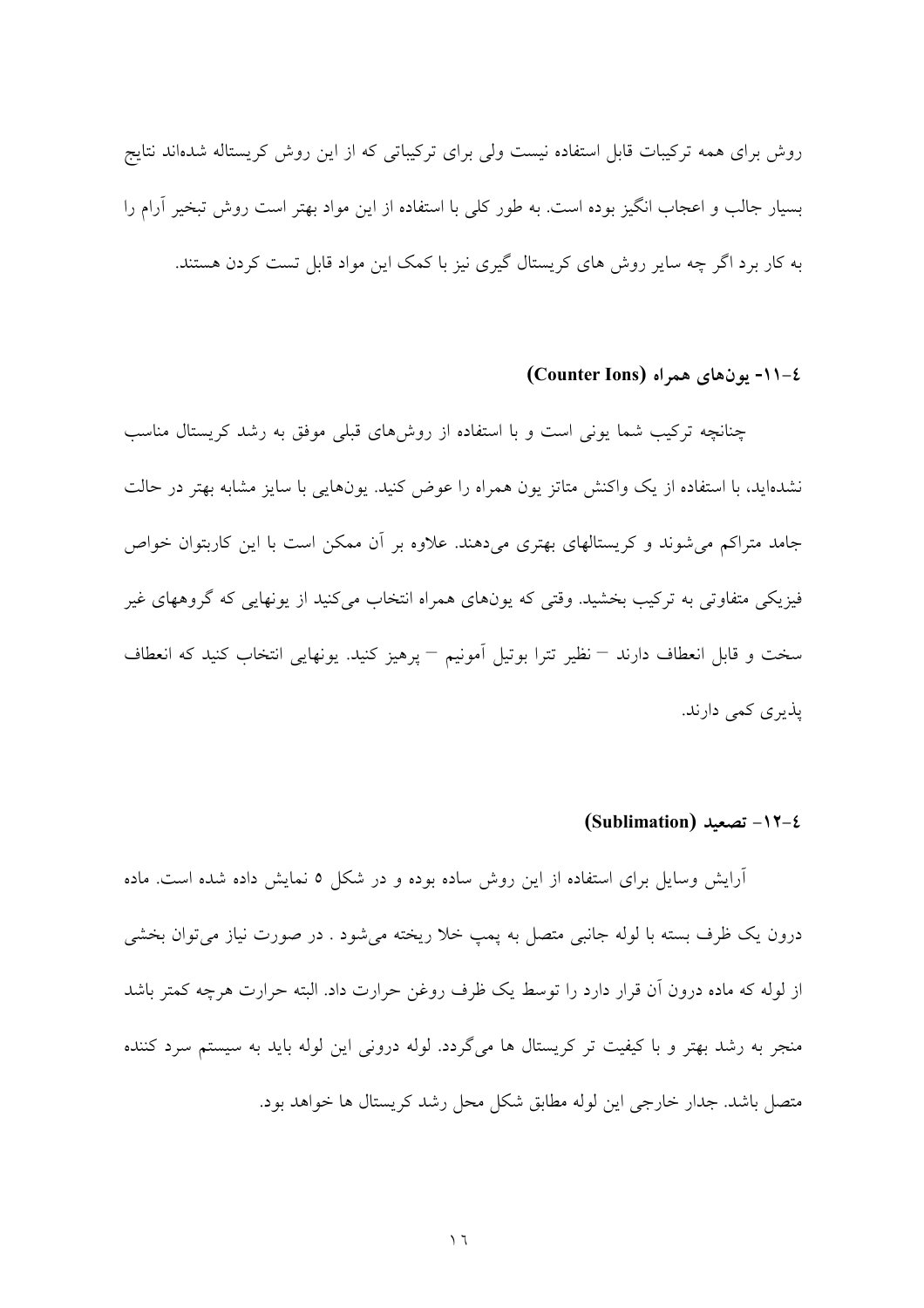

شکل ٥– استفاده از تصعید برای رشد کریستال بدون استفاده از حلال

# ٤-١٣- يونيزه كردن تركيبات خنثى (Ioinization of neutral compounds)

چنانچه ترکیب شما خنثی است ولی شامل گروههای دهنده یا گیرنده پروتون است بهترین کریستالها از این ترکیب وقتی رشد میکنند که ترکیب را پروتونه یا دپروتونه کرده باشید . ترکیب یونی شده شما از آن جهت که امکان ایجاد پیوندهای هیدروژنی بهتری دارد میتواند کریستال با کیفیت بالاترى ايجاد كند.